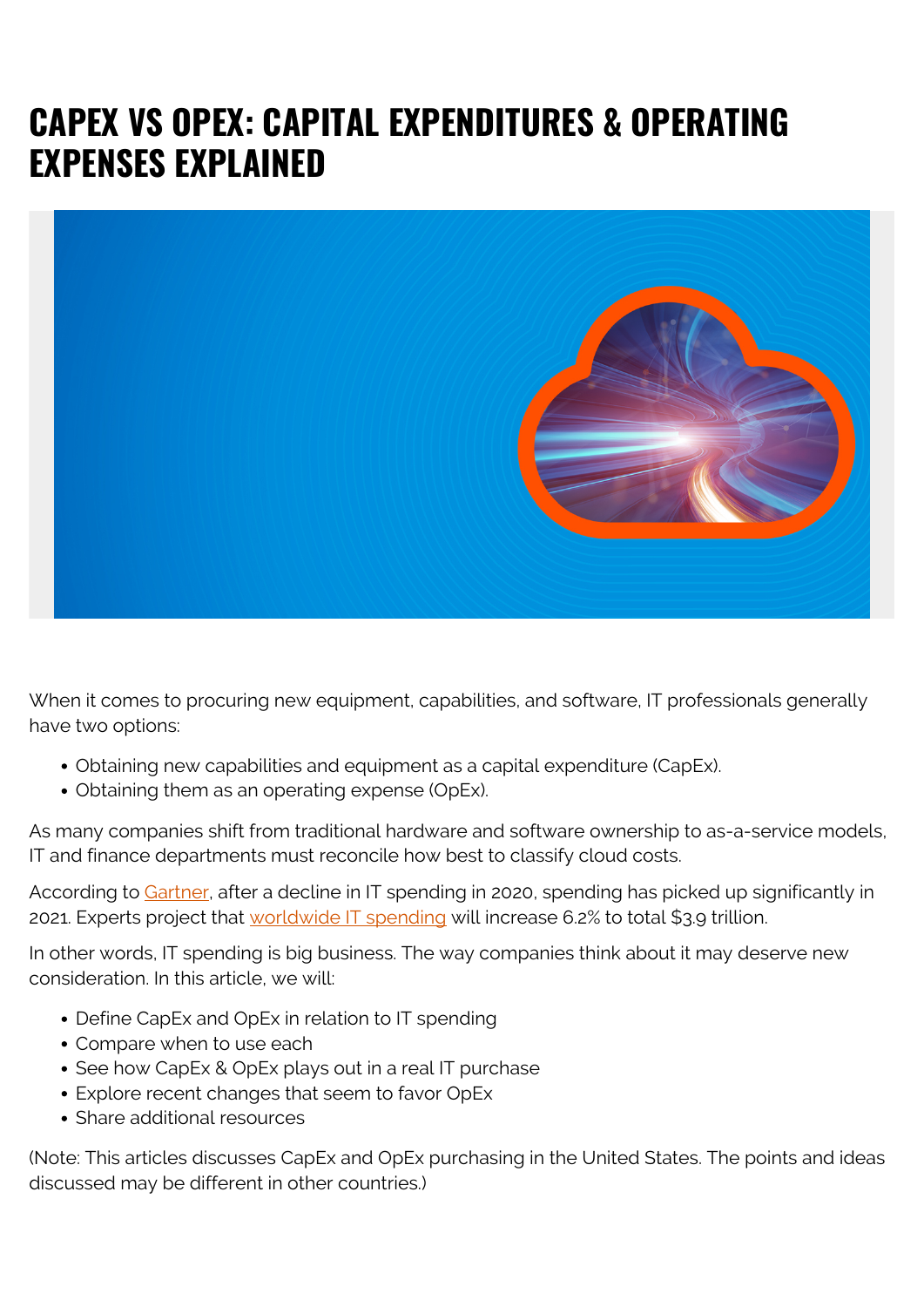

*(This article is part of our [IT](https://blogs.bmc.com/blogs/it-budget-management/)*

*[Cost Management Guide](https://blogs.bmc.com/blogs/it-budget-management/). Use the right-hand menu to navigate.)*

## **What are capital expenditures (CapEx)?**

Capital expenditures (CapEx) refers to the money a company spends towards fixed assets, such as the purchase, maintenance, and improvement of buildings, vehicles, equipment, or land. You might also hear this called PP&E, short for property, plant, and equipment.

One-time purchases of these major physical goods or services are intended to benefit the organization for more than one year. In the IT world, examples of these major items include:

- IBM Power systems
- Intel-based Windows servers
- Other high-dollar items
- A variety of supporting items such as Universal Power Systems (UPS), line printers, air conditioners, scanners, and generators
- Additional procurement costs

*(Explore [IT infrastructure & components](https://blogs.bmc.com/blogs/what-is-it-infrastructure-and-what-are-its-components/) that might fall into this category.)*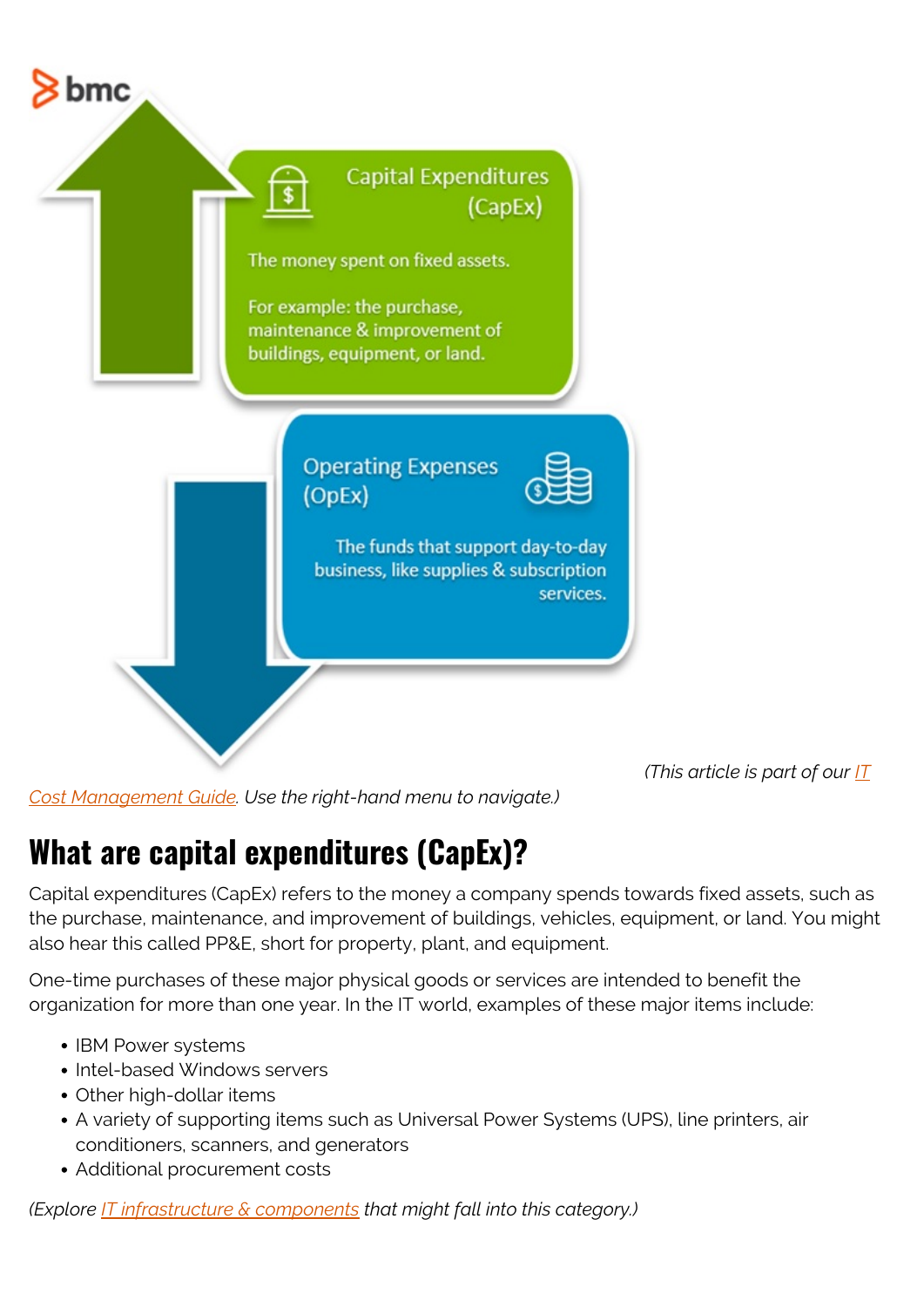CapEx spending has pros and cons from the accounting side. If the asset's useful life extends beyond a year, which is typical, the [cost is expensed using depreciation](https://www.investopedia.com/ask/answers/020915/what-difference-between-capex-and-opex.asp?ad=dirN&qo=investopediaSiteSearch&qsrc=0&o=40186), anywhere from 5-10 years beyond the purchase date.

Real estate, in particular, can be depreciated for over 20 years—something that has fueled commercial real estate for decades. Finance teams and bookkeepers applaud these CapEx tax depreciations.

On the other hand, the more money you spend on CapEx means less free cash flow for the rest of the business, which can hinder shorter-term operations.

# **What are operating expenses (OpEx)?**

Operating expenses (OpEx) are the funds that support your day-to-day business. OpEx items are generally used up within the year they are purchased. Examples include:

- Consumables such as printer cartridges, paper, electricity, and other supplies
- Contract items such as yearly service or maintenance agreements, website hosting, and web domain registrations

OpEx purchases cover pay-as-you-go items that show up on an organization's profit and loss statement, and they are deducted from income as they occur.

When material goods or services are purchased as an OpEx item, the workflow is this:

- 1. Costs are assigned to the operating expense budget.
- 2. The expense is tracked in your profit and loss statement
- 3. The equipment's monthly expenses are tracked and deducted from the bottom line as they are incurred (instead of being depreciated over several years).

Management is often tasked with decreasing OpEx spending without blunting the firm's ability to compete or produce.

Unlike the depreciation of CapEx, OpEx are fully tax-deductible in the year they are made.

### **Expense vs expenditure**

A technical note on terms in this article. You might notice that we use "capital expenditure" and "operating expense", instead of calling both expenditures or both expenses.

From an [accounting perspective,](https://www.indeed.com/career-advice/career-development/expenditures-vs-expenses) expenditures are the payments you make on long-term spending. Expenses generally refer to more short-term spending. However, unless you're talking to the company bookkeepers, most folks won't notice the difference.

## **Determining CapEx vs OpEx**

Though the definitions seem clear cut, there are plenty of grey areas. Many IT material goods—like servers, generators, or UPS systems—can be purchased *either* as a capital item or as an operating expense item.

For example: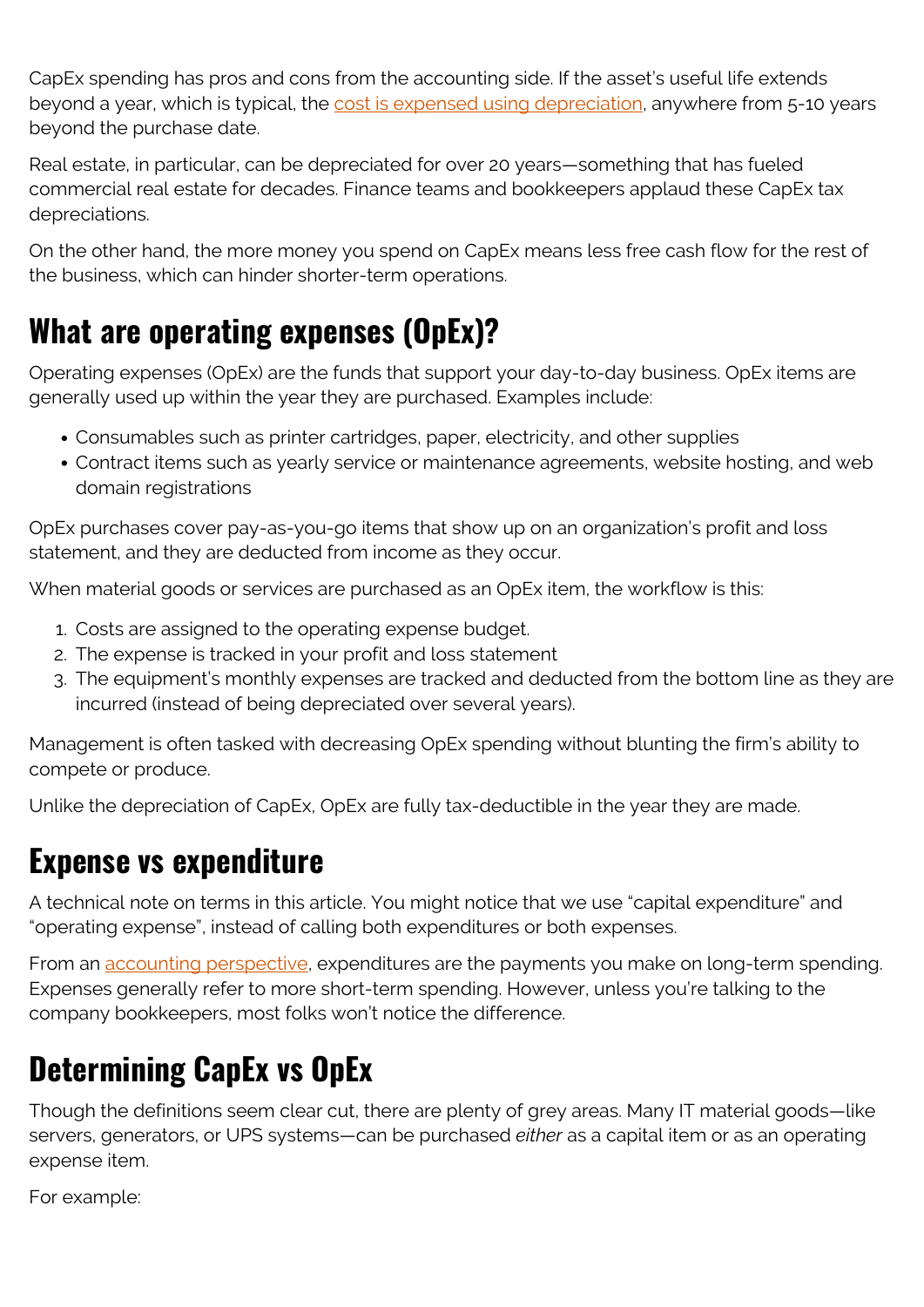- **CapEx.** You can pay cash and own the item outright.
- OpEx. You can lease the item or sign a hosting contract with a [managed services provider](https://blogs.bmc.com/blogs/what-is-a-managed-service-managed-services-explained/) [\(MSP\)](https://blogs.bmc.com/blogs/what-is-a-managed-service-managed-services-explained/) that provides access to the equipment as a service for a monthly cost.

Having the choice between CapEx and OpEx for acquiring new IT capabilities isn't a novel development. These options have been with us in various shapes and forms for a long time. So, what's different today?

The cloud. With new cloud hosting capabilities, using OpEx procurement to obtain major IT equipment and services is easier than it's ever been.

# **Comparing CapEx vs OpEx for IT**

Outside of the tax and payment treatments, there are several advantages and disadvantages to procuring major IT capabilities as either CapEx or OpEx items.

Let's look at an example of upgrading or purchasing a new IBM Power system, and how the process differs when procuring it as either a capital expenditure or as an operating expense.

Here are different components to consider when deciding:

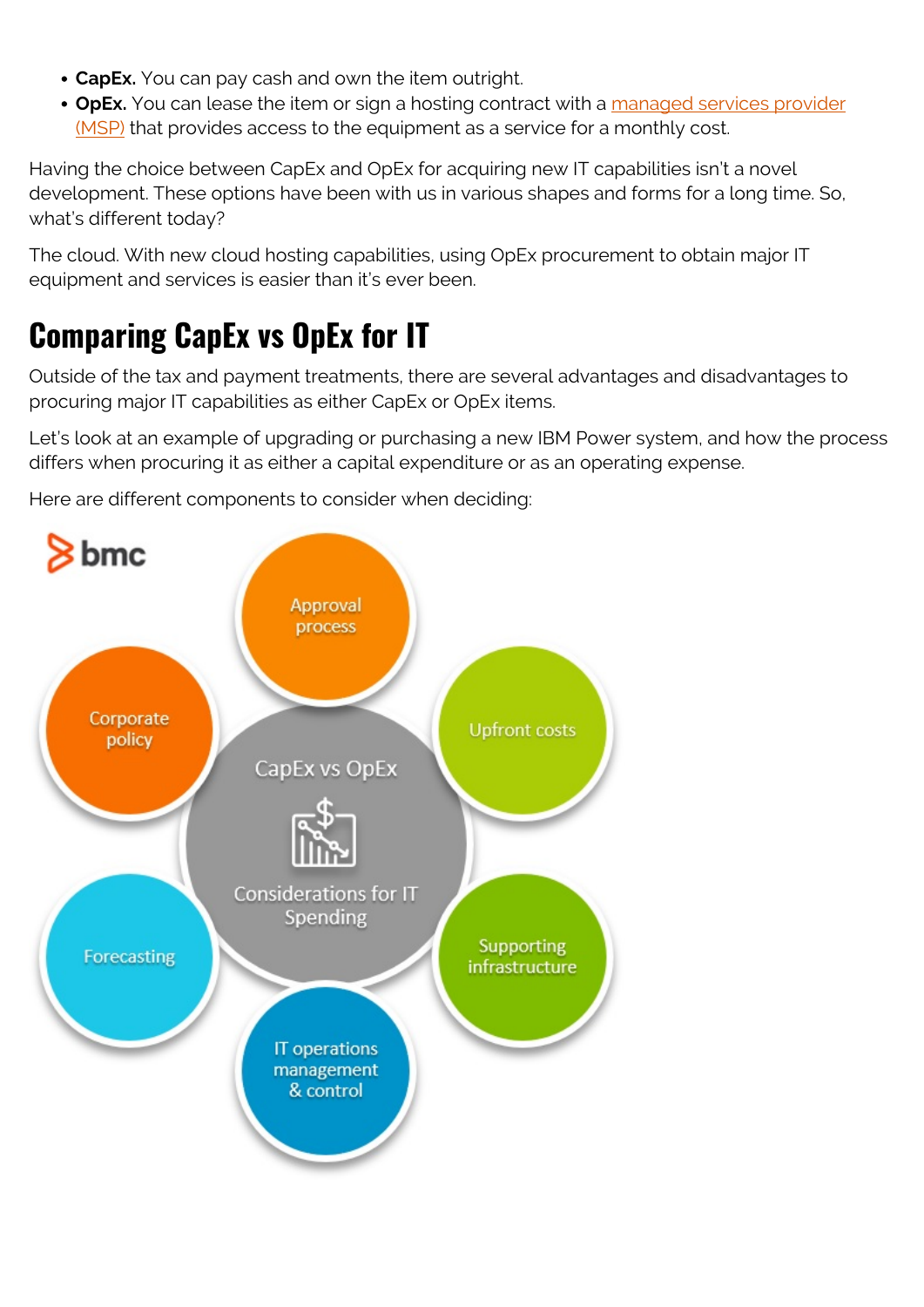## **Approval process**

CapEx and OpEx items go into different budgets, with different approval processes:

- Capital items generally must be approved through several layers of management (including executive management), which will hold up purchasing until approval is received, which could slow you down significantly.
- Adding the IBM Power system as an OpEx item is generally an easier process, as long as the item is covered through and budgeted for in the operating expense budget.

### **Upfront costs**

For a capital purchase, all money must be paid up-front.

Purchasing IBM Power capability on lease or from a hosting company as an OpEx item allows you to pay as you go, on a monthly or quarterly basis. This can free up budget dollars for more bottom-line revenue producing projects.

#### **Supporting infrastructure capabilities**

Purchasing an IBM Power machine as a CapEx item may also require you to buy several other supporting capabilities, including:

- Redundant power supplies
- UPS systems
- Generators
- Air conditioning
- Insurance
- Maintenance
- Data center access, in order to run it all

Procuring the same capability as an OpEx item under a hosting contract will usually include all the infrastructure items that go along with your hardware. This allows you to pay for the infrastructure along with the hardware, in one regular payment.

#### **Shifting IT operations to an outside vendor**

When purchasing an IBM Power system, you as the purchaser are responsible for all **IT** Operations [management \(ITOps\)](https://blogs.bmc.com/blogs/itops-devops-and-noops-oh-my/) capabilities, including backups, operating system upgrades, and repairs.

- In a CapEx environment, you need to provide these capabilities. All **[IT Ops](https://blogs.bmc.com/blogs/it-operations-best-practices-for-optimizing-the-end-user-experience/)** capabilities remain with you—the buyer.
- In a hosted OpEx environment, you can include these items in your contract, so that the provider will handle them as part of your monthly service.

### **Forecasting**

Purchasing a capital item requires a certain amount of forecasting. IBM Power systems may be purchased on a four-year lifecycle, with the intent of replacing or upgrading the machine every four years.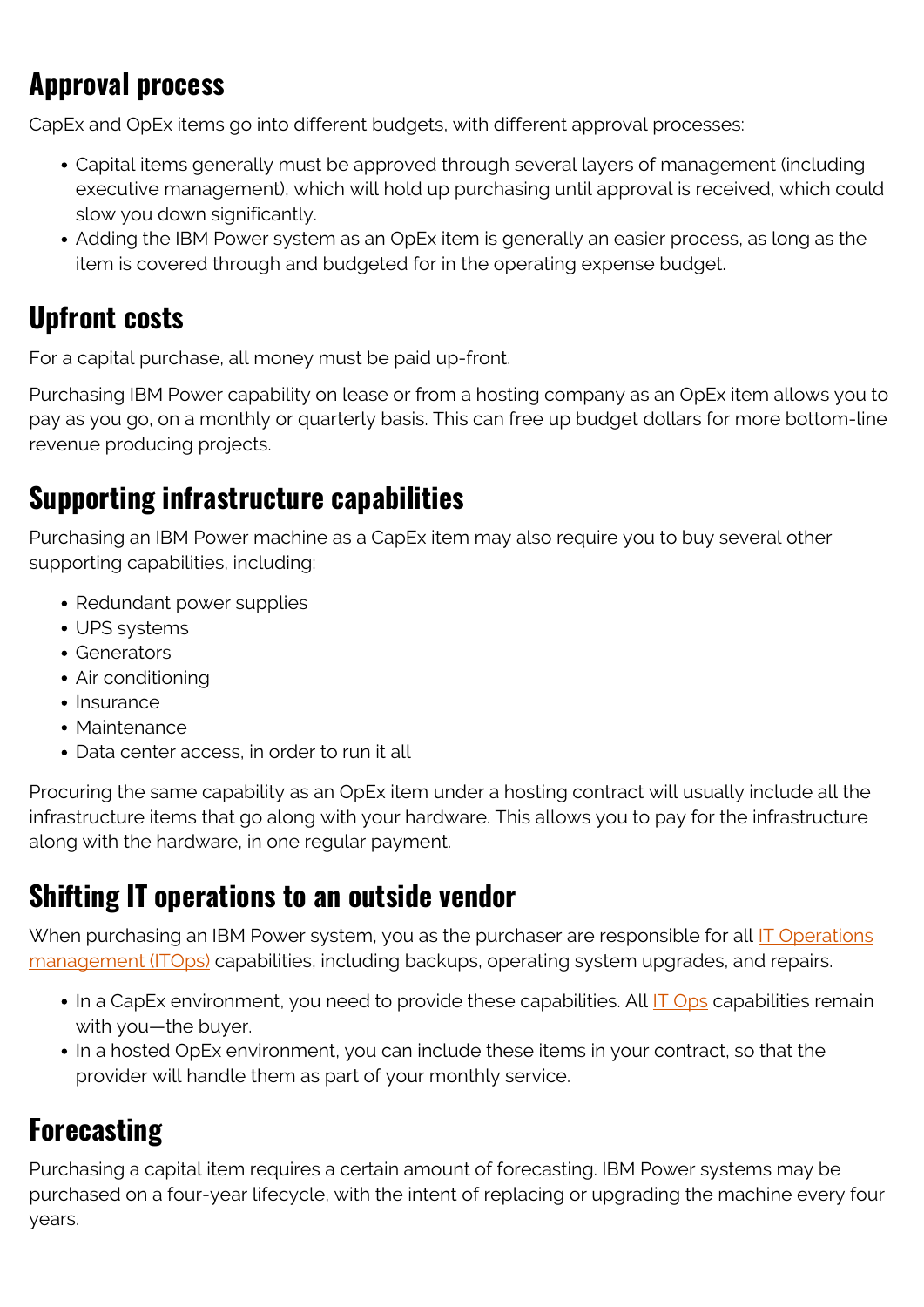That means when you purchase the machine you would need to buy it with all the capabilities you believe you'll need for a number of years into the future. You'll need to either:

- Overbuy the machine with capabilities you may not use until the 4th year.
- Purchase additional capabilities as you need them.

If you have a cyclical business where you have significantly busier months than others (think Christmas rush for retail), then you must size your machine to have the capability to always run at peak performance, even during the slow times of your year.

With OpEx hosting, you may be able to:

- Contract for additional CPU and memory on an as needed basis.
- Run with lower capabilities the rest of the year, possibly reducing your costs.

#### **Hardware control**

In a CapEx situation, you own the hardware and have total control over its use, location, and disposition.

If you are procuring an IBM Power system as an operating expense item in the cloud, you are dependent on the hardware, operating system software, and maintenance the cloud service is providing.

You may have problems if your cloud provider:

- Has an outage
- Doesn't have sufficient capability to meet your needs
- Is unable to meet your [service level agreements \(SLAs\)](https://blogs.bmc.com/blogs/sla-template-examples/)
- Goes out of business

In OpEx situations—especially with cloud providers—you introduce a third-party into the provisioning of your IT capabilities, which can affect your performance and deliverables.

*(Understand whether [vendor lock-in](https://blogs.bmc.com/blogs/vendor-lock-in/) applies to your vendor relationships.)*

### **Corporate policy**

Many organizations specify that all major IT goods or services be purchased, and they cannot be leased or "rented" through an MSP. Other organizations may specify the opposite.

The point here isn't whether one is better than the other. Instead, it's that you may not even have a choice on CapEx vs OpX. A particular procurement method may be mandatory depending on your organization's rules.

## **Changes in IT spending that favor OpEx**

Traditionally, CapEx has two significant benefits, aside from the financial positives:

- A company will own the product outright, so you can alter and tweak it as you need—once owned, you don't continue paying for it.
- Owning assets such as hardware and software may be seen as prestigious.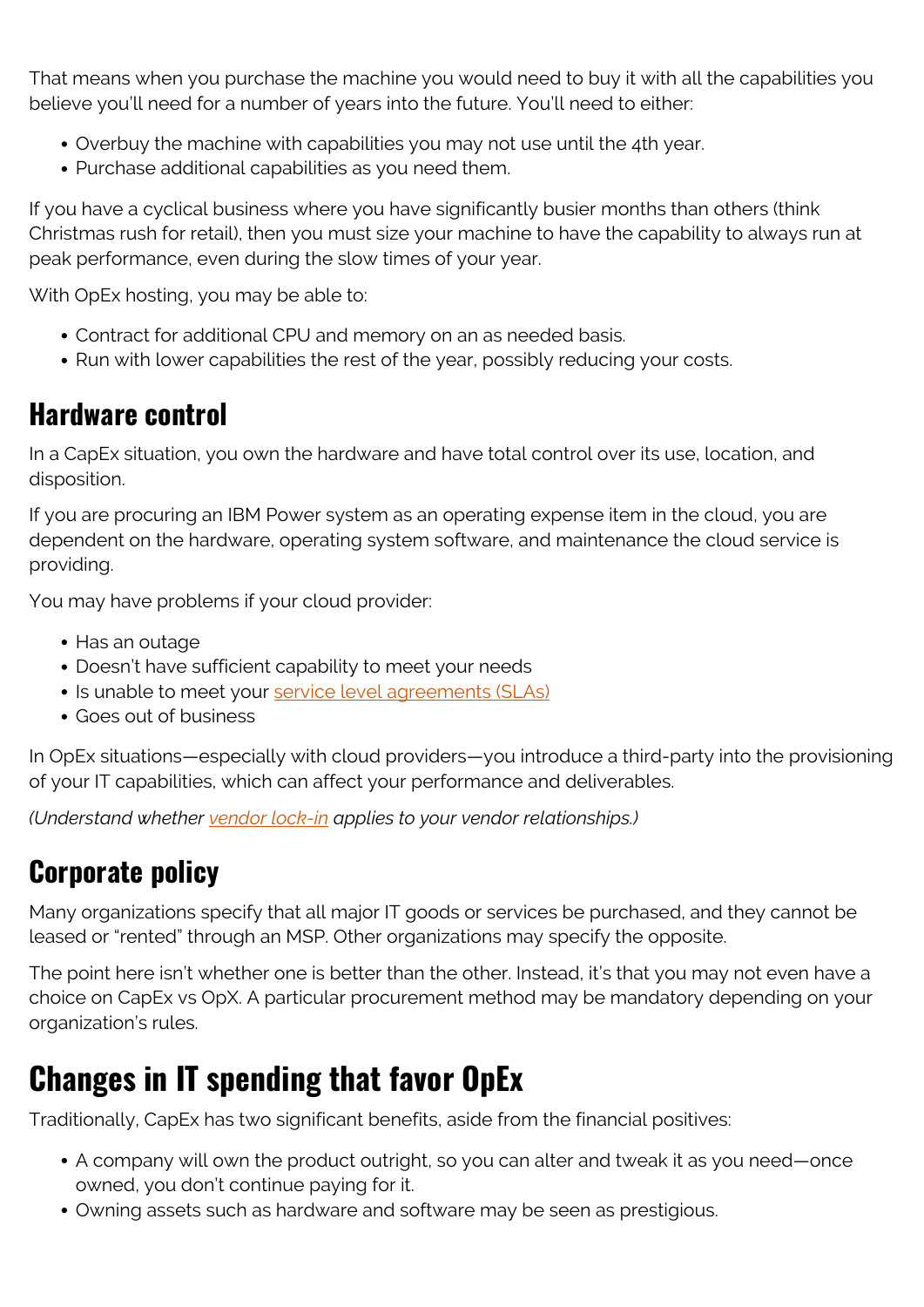Despite these benefits, [three complaints](https://www.mitel.com/blog/why-more-cfos-shifting-it-investment-capex-opex) of CapEx continually rise to the top:

- High-cost items require well-forecast budget estimates and long processes for approval, which can slow down purchase of the equipment.
- Age is a significant factor. Once you own the hardware or software, you're likely stuck with it for a long time, in order to extend its ROI.
- Estimating future capacity needs for static hardware or software can be tricky and complicated.

As IT is imperative for any business operating today, two major changes have affected both hardware and software.

Today, hardware is frequently significantly cheaper to purchase than it once was, which we expect with time.

Further, though you might need highly specialized (expensive) machines in certain areas/departments, many employees can perform their daily functions on basic, low-cost computers like Dell laptops or Chromebooks, since so much work has shifted to the cloud.

So, what does this mean for OpEx? In the cloud era, companies who used to avoid significant operational expenses might be embracing them, particularly for these benefits:

- More cost-effective & flexible
- Less red tape
- Scalability

#### **More cost-effective & flexible**

The internet makes software a lot nimbler—and more cost-effective.

Instead of purchasing expensive licenses to own and alter software in a CapEx model, companies can shift towards as-a-service options, including [SaaS, IaaS, PaaS,](https://blogs.bmc.com/blogs/saas-vs-paas-vs-iaas-whats-the-difference-and-how-to-choose/) [AIaaS,](https://blogs.bmc.com/blogs/ai-as-a-service-aiaas/) and even [IT as a service](https://blogs.bmc.com/blogs/itaas-it-as-a-service/).

These options:

- Run via internet connection, generally eliminating any manual install or upgrade.
- Require small, monthly subscriptions, often per user.
- Offer [transparency,](https://www.zadara.com/blog/2016/09/07/understanding-differences-capex-opex-enterprise-cloud-storage/) letting companies pay only for pieces they use.
- Fall under the OpEx procurement model, with all its inherent benefits.

#### **Less red tape**

With low monthly costs, budget approval of OpEx procurement can be a lot speedier, reducing the time needed to achieve business goals.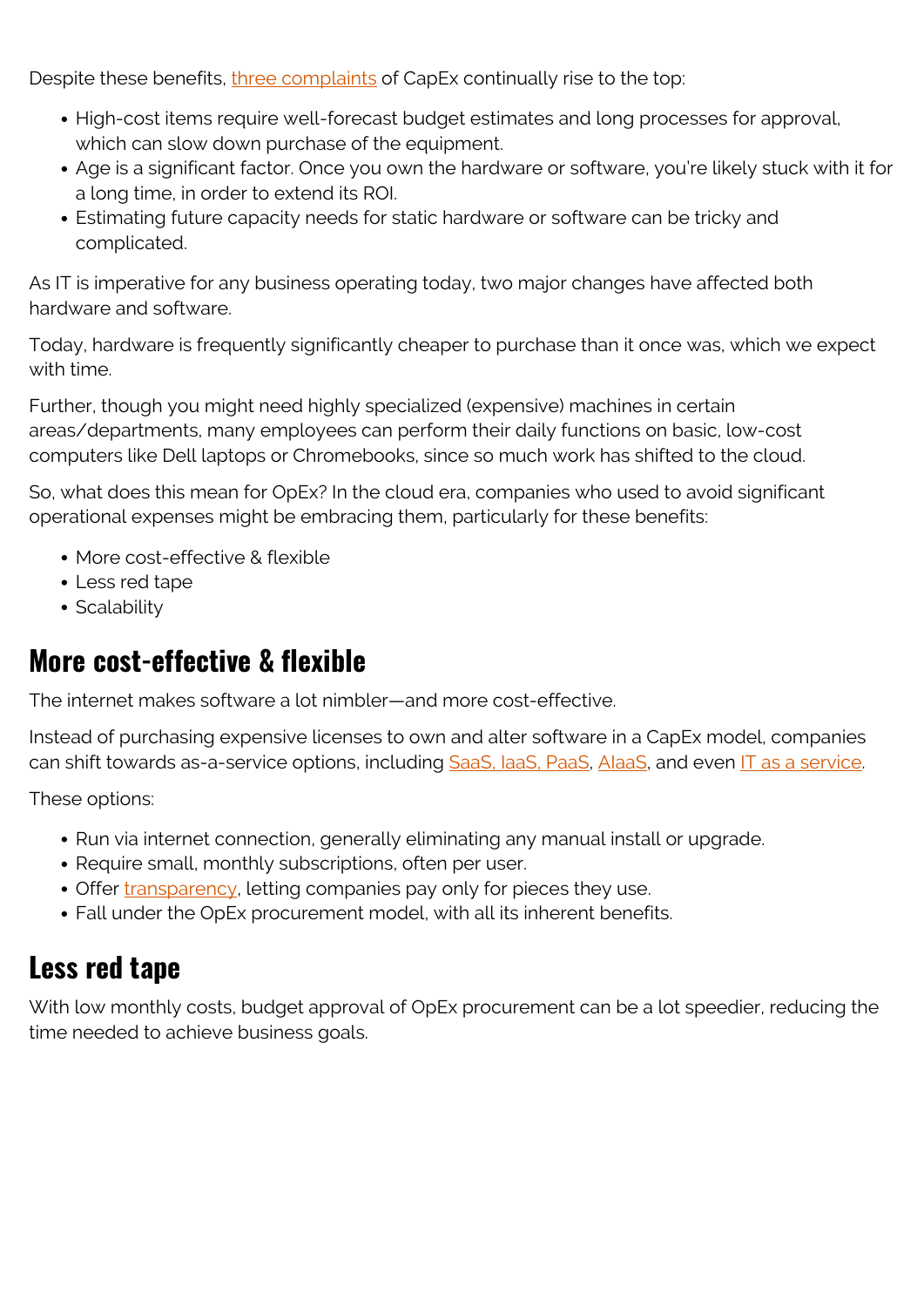

The monthly payment model of software as a service (SaaS)

and related services can help streamline business cash flow over time: there's no long-term commitment. That's good for:

- Turning off services when you don't need them
- Switching to a new product when one product stops fitting your needs.

The minute one SaaS option doesn't work, a department could—realistically, easily—switch to another one that better suits their needs. This flexibility is key for emerging opportunities.

### **Scalable**

Not every operating expense is scalable, but SaaS sure is! If you need to add many users only for a month, SaaS is still cheaper than outright owning software for that many users.

Importantly, SaaS and similar solutions make it much easier to measure ROI—is the cost justifying the benefits? It's usually harder to track ROI on a lump-sum purchase of a product that continues to age than it is on a monthly payment under a SaaS arrangement.

With these changes in cost and use of hardware and software options, the traditional benefits of CapEx may not carry their weight. Using an OpEx solution like SaaS allows organizations to unlock money that was formerly frozen in CapEx purchases on other business needs.

# **Will OpEx outpace CapEx?**

Still, the complaints of CapEx do not mean that OpEx is the ultimate solution for every company or every purchase.

Some companies worry that they don't know what to expect and instead wind up budgeting their IT needs on a month-to-month basis. If use is low one month, but skyrockets the next, long-term forecasting is complicated.

Justifying a switch from CapEx to OpEx can also be difficult, as [CIOs, CTOs,](https://blogs.bmc.com/blogs/cio-vs-cto-whats-the-difference/) and the finance department appreciate the tax benefits of CapEx. Many C-level execs and financial departments prefer stable payments over fluctuating monthly payments.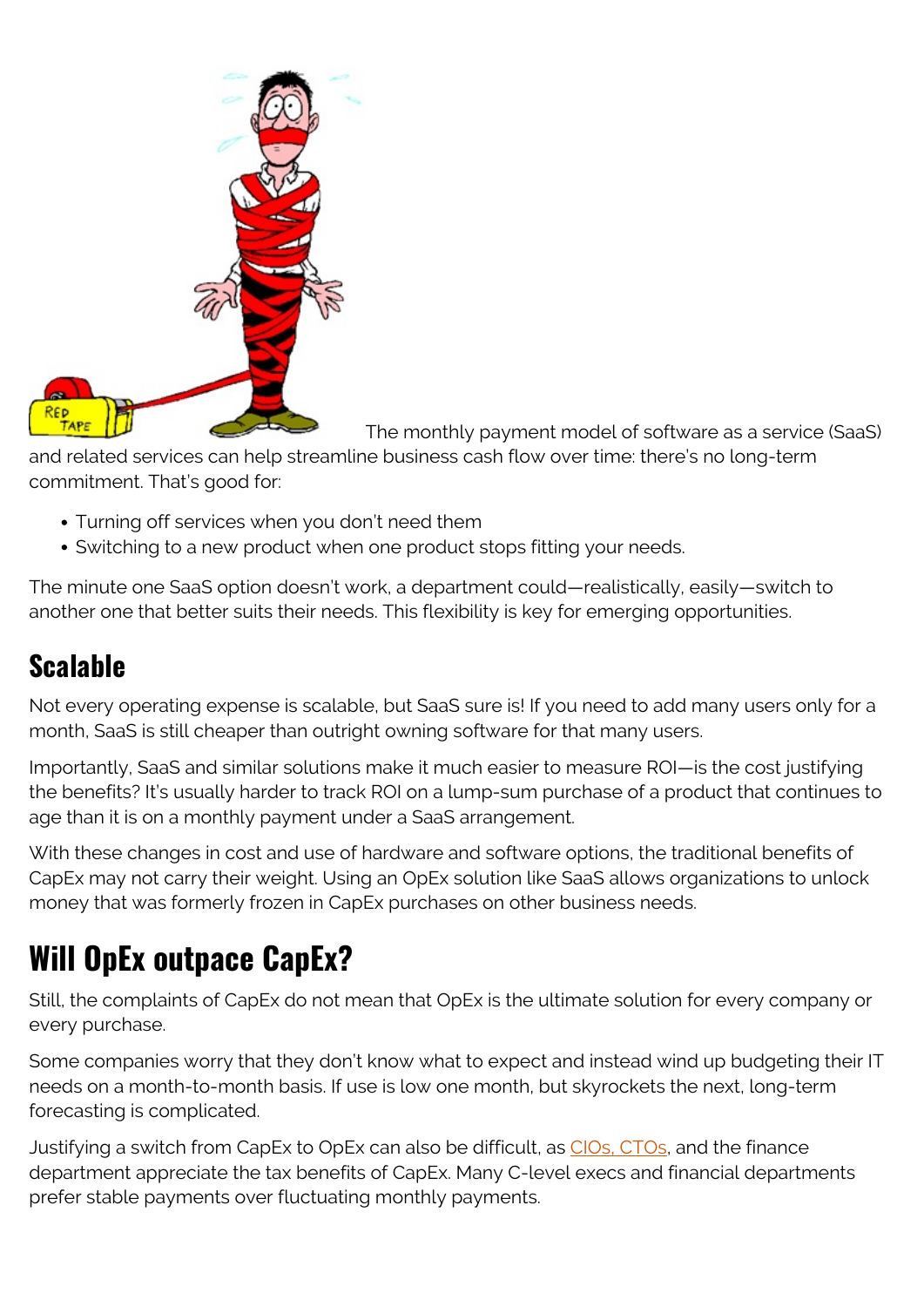Fortunately, more SaaS providers are addressing these OpEx concerns. When the cloud first became feasible, a giant hindrance was the lack of transparency into costs. Forgetting to turn off an AWS instance, for example, could cost you dearly.

Fortunately, SaaS and other cloud providers are adjusting to these concerns. Increasingly, cloud environments can predict or limit—often automatically—these costs.

As cloud technology continues to develop, it will get smarter in its usage predictions, ensuring that monthly costs don't go through the roof.



# **CapEx, OpEx: which is right for you?**

The good news is that selecting CapEx or OpEx is not an either/or situation.

Companies need to choose which areas to bucket under CapEx and which to bucket in OpEx, understanding the trade-offs. Perhaps some enterprise systems must be owned outright and in